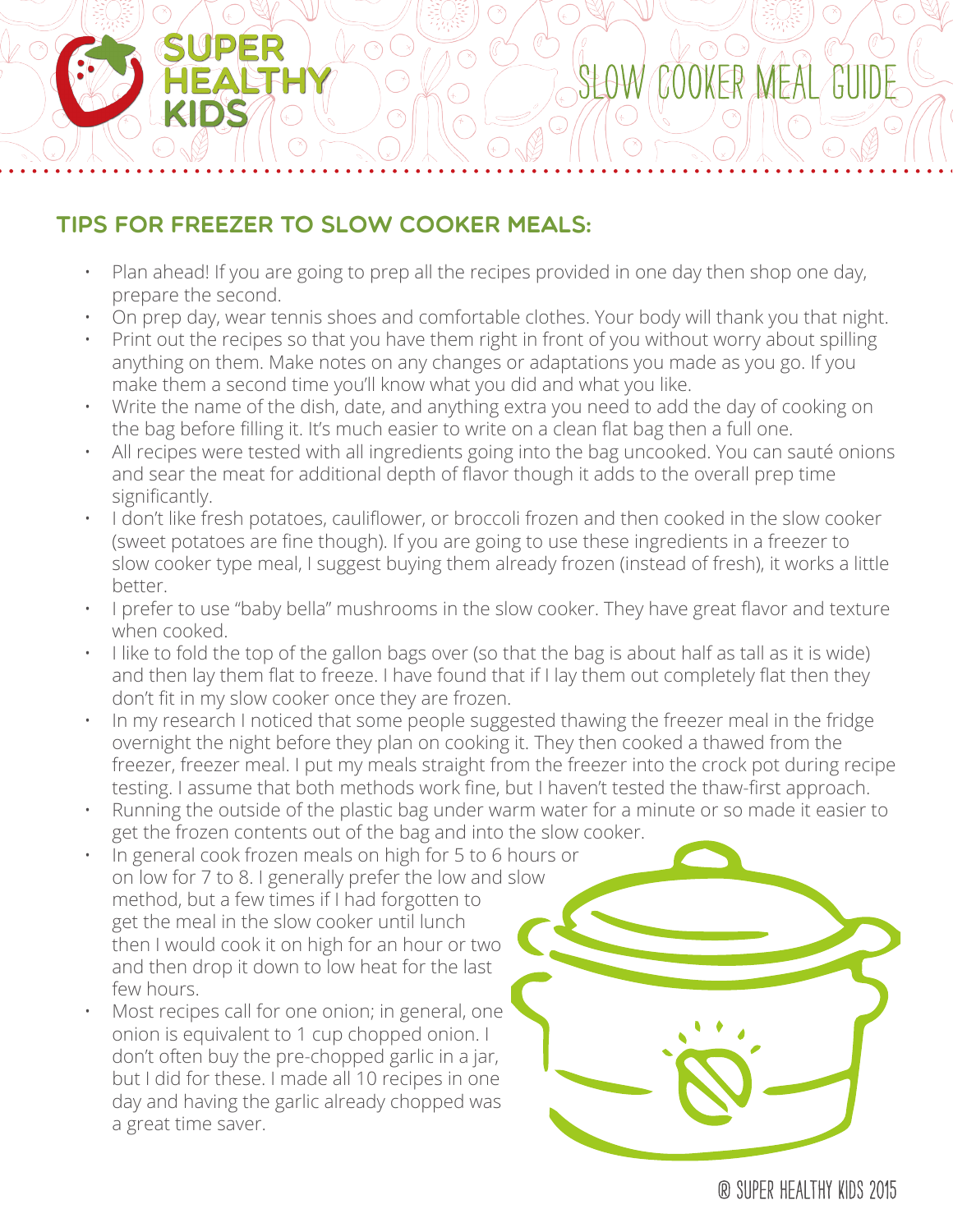## instructions:

- Decide how many and which meals you plan to make.
- Make a shopping list. The shopping list provided is to make all 10 recipes but does not include any of the serving suggestions.

Slow Cooker Meal Guide

- Shop
- Day of freezer meal prep- collect all needed supplies, wear comfortable clothes and shoes, fun music and snacks are always smart too.
- Print out recipes to have handy without having to worry about spills getting on an electronic device.
- Label gallon zipper-top freezer bags with recipe name, date, ingredients that will need to be added to the slow cooker (such as water or broth and how much) on cooking day, and cook time.
- To make the freezer meals: Place all of the ingredients that are listed under the recipe title into the corresponding labeled gallon zipper-top freezer bag. Fold the top of the bag over and freeze lying flat.
- On cooking day, take the meal bag from the freezer, run it under warm water to loosen the contents from the bag, add the contents of the bag to the slow cooker, add additional ingredients as needed (broth or water), and cook according to directions.
- Salt and pepper have been added sparingly, so taste and adjust seasonings before serving.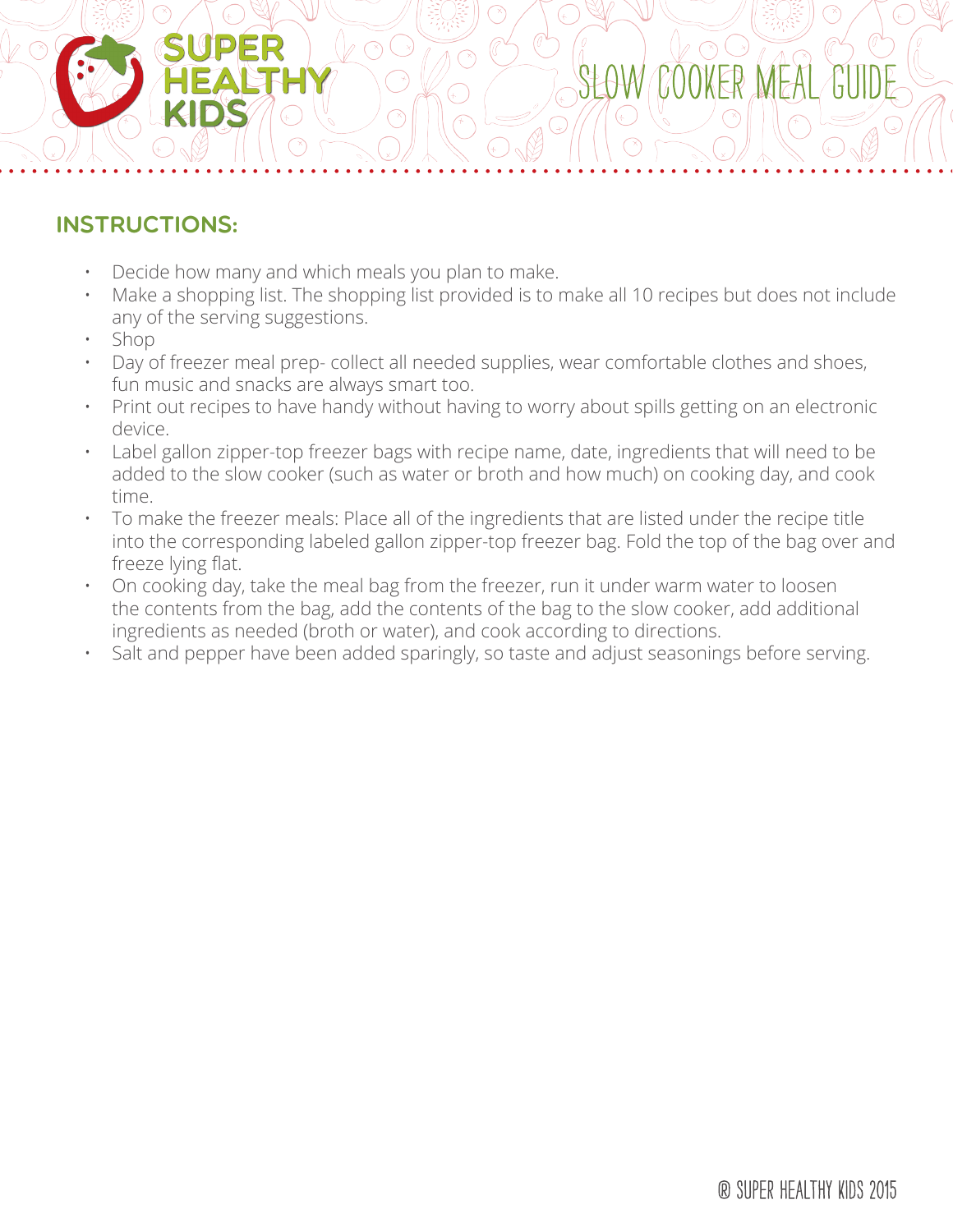## shopping list:

#### **PRODUCE**

9 onions 2 heads garlic (or 1 jar chopped garlic) 2 limes 4 assorted bell peppers 2 cups butternut squash (1 large) 1 large sweet potato 1 head celery 4 carrots 2 pounds Baby Bella mushrooms 2 cups fresh or frozen cranberries 2 cups green beans (about 1 pound) 2 tablespoons fresh chopped cilantro

#### Meat/Dairy/Refrigerated

6 pounds boneless skinless chicken, thighs or breast meat 2-3 pounds pork roast (lion, butt, or shoulder) 3 pounds stew meat Orange Juice Concentrate Apple Juice Frozen corn (2 cups)

#### Pantry Staples

Maple syrup Rice wine vinegar Soy sauce Brown of Dijon mustard Worcestershire sauce Beef stock base (I like Organic Better than Bullion), or equivalent 10 zipper topped freezer bags, gallon-size

#### **HERBS AND SPICES**

Salt Pepper Curry Powder Garam Marsala Cumin Oregano Basil Cinnamon

#### Canned/Dry Goods

2, 15-ounce cans coconut milk, 3, 15-ounce cans diced tomatoes, 1, 28-ounce can crushed tomatoes 1, 20-ounce can pineapple chunks 4, 15-ounce cans black beans Red lentils (3 cups) Quinoa (½ cup) Pumpkin puree (1 cup) Pearl barley (1 cup) 18 cups (4.5 quarts) of stock (I used vegetable) needed for cooking days, but not for freezer prep day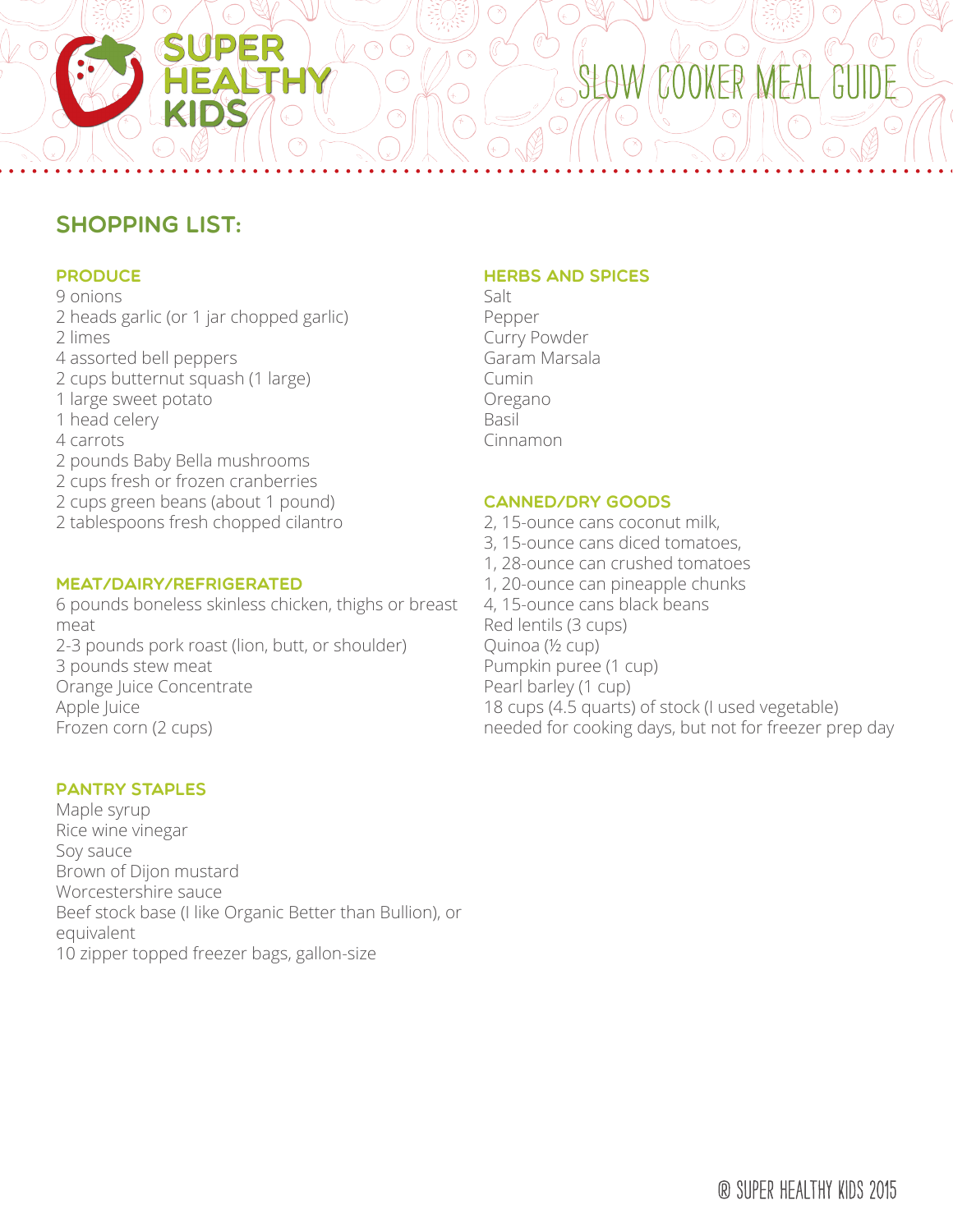## vegetable beef stew:

SUPER

- 2 pounds stew meat
- 1 onion, diced
- 2 carrots, sliced
- 2 cups green beans, broke into bite-sized pieces
- 1 cup sweet corn
- 2 tablespoons beef stock base (I like Organic Better than Bullion)
- 1 teaspoon salt
- 2 cloves garlic, minced
- ½ cup apple juice
- 1 tablespoon Worcestershire sauce

DAY OF: Add 1 1/2 cups of water to slow cooker before cooking

- Cook Time: 8 to 10 hours on low
- Serve with: fresh bread or biscuits
- Serves 6 to 8

### beef stroganoff:

- 1 pounds stew meat
- 1 pound sliced baby bella mushrooms
- 1 onion, diced
- ½ cup apple juice
- 1 tablespoon beef stock base (I like Organic Better than Bullion)
- 2 teaspoons salt
- 1 teaspoon black pepper
- 2 cloves garlic, minced

**DAY OF:** Add 1 cup water to the slow cooker before cooking. Stir in 1 cup of sour cream just before serving.

- Cook Time: 8 hours on low
- Serve with: egg noodles or rice
- Serves 6 to 8

## cranberry-mustard pork roast:

- 2-3 pounds pork roast (lion, butt, or shoulder)
- 2 cups fresh or frozen cranberries
- 1/2 cup orange juice concentrate
- 1 tablespoon brown or Dijon mustard
- 1 onion, diced
- 1 tablespoon salt
- 1 teaspoon black pepper
- 1/4 teaspoon ground cinnamon, optional

#### DAY OF:

- Cook Time: 8 to 10 hours on low
- Serve with: mashed potatoes and steamed green vegetables or side salad
- Serves 6 to 8

### mushroom barley stew:

- 1 pound Baby Bella mushrooms, sliced
- 2 carrots, sliced
- 1 rib celery, diced
- 1 onion, diced
- 1, 15-ounce can diced tomatoes
- 1 cup uncooked pearl barley
- 2 cloves garlic, minced
- 1 tablespoon salt
- 1 teaspoon dried basil
- 1 teaspoon black pepper

DAY OF: Add 6 cups of vegetable stock to the slow cooker before cooking.

- Cook Time: 8 hours on low
- Serve with: hot crusty bread or rolls
- Serves 6 to 8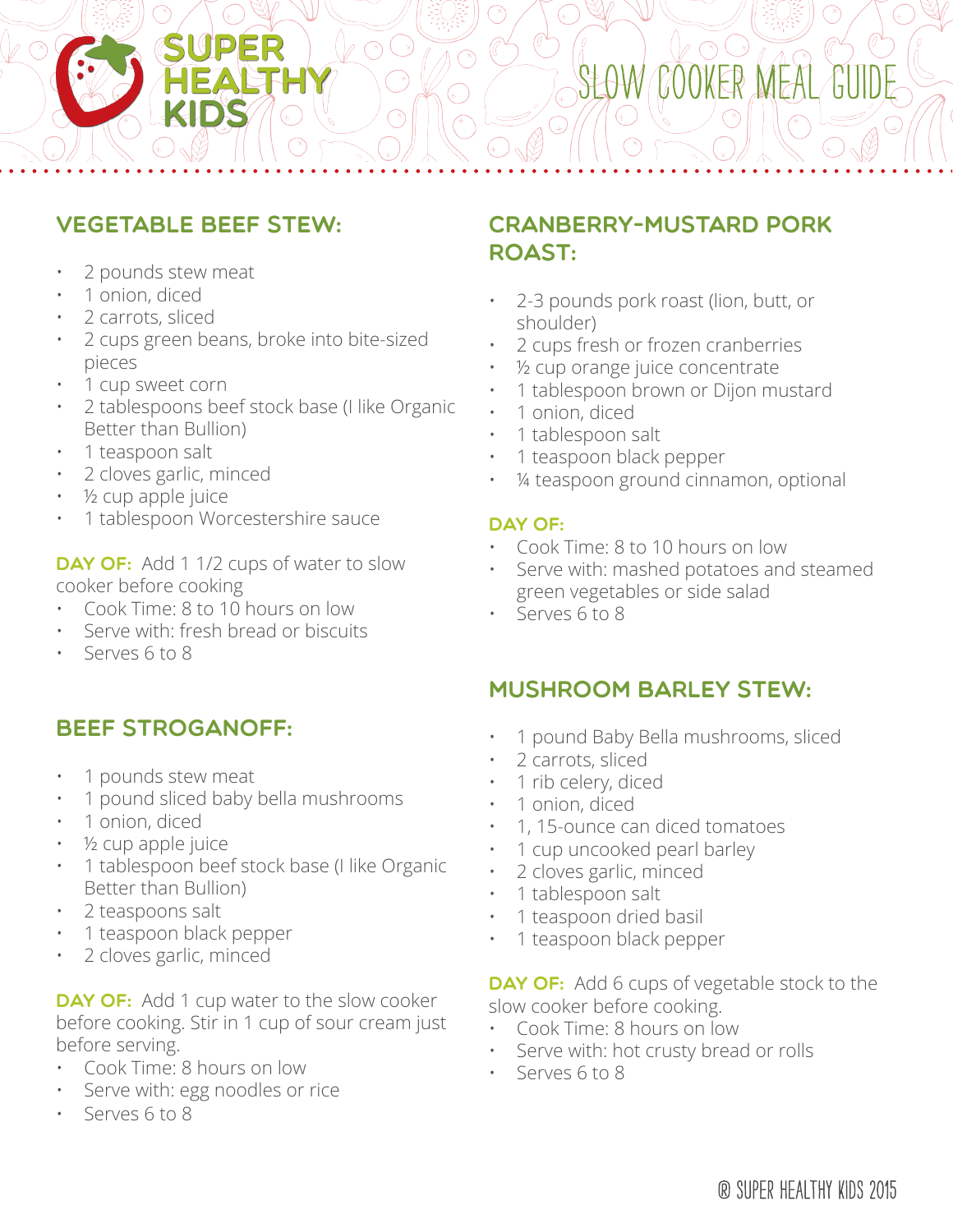## black bean chili:

- 3, 15-ounce cans black beans
- 1, 28-ounce can crushed tomatoes

SUPER

 $\nu$  O

- 1 ½ cups chopped onion
- 1 cup pumpkin
- 1 cup assorted chopped bell pepper
- 2 tablespoons chili powder
- 1 tablespoon ground cumin
- 1 teaspoon salt
- 2 cloves garlic, minced

DAY OF: Add 4 cups stock (I used vegetable stock) to the slow cooker before cooking.

- Cook Time: 6- 8 hours Low or 5-6 hours High
- Serve with: Tortilla chips and top with sour cream, cheese, and/or hot sauce
- Serves 6 to 8

### hearty lentil stew:

- 1 onion, diced
- 2 ribs celery, diced
- 1 red bell pepper, diced
- 2 cups peeled and diced (1/4 inch cubes) sweet potatoes
- 1 cup red lentils
- ½ cup washed quinoa
- 3 cloves garlic, minced
- 1 tablespoon cumin
- 1 tablespoon salt
- 1 tablespoon black pepper
- 1 teaspoon oregano

DAY OF: Add 5 cups stock (I used vegetable stock) to the slow cooker before cooking.

- Cook Time: 6-8 hours Low or 5-6 hours High
- Serve with: fresh breadsticks
- Serves 6 to 8

## lentil butternut squash CURRY:

- 1 onion, diced
- 2 cups red lentils
- 2 cups diced butternut squash
- 1, 14-ounce can coconut milk (I used full fat)
- 1, 15-ounce can diced tomatoes
- 1 tablespoon curry powder
- 2 teaspoons salt
- 1 teaspoon Garam Marsala
- 1 teaspoon cumin

DAY OF: Add 5 cups of water to the slow cooker before cooking. Just before serving add an additional teaspoon of both curry powder and graham Marsala if desired, stirring to combine.

- Cook Time: 6-8 hours Low or 5-6 hours High
- Serve with: rice, flatbread or naan and roasted vegetables
- Serves 6 to 8

### teryaki chicken:

- 2 pounds boneless skinless chicken, thighs or breast, cut into bite-size pieces (I recommend thighs, they don't dry out as much in the slow cooker)
- 1/<sub>2</sub> cup soy sauce
- 1/4 cup rice wine vinegar
- 1/4 cup maple syrup
- 1, 20-ounce can pineapple chunks
- 2 cloves garlic, minced

#### DAY OF:

- Cook Time:8 hours on low
- Serve with:cooked brown rice and green veggies
- Serves 6 to 8